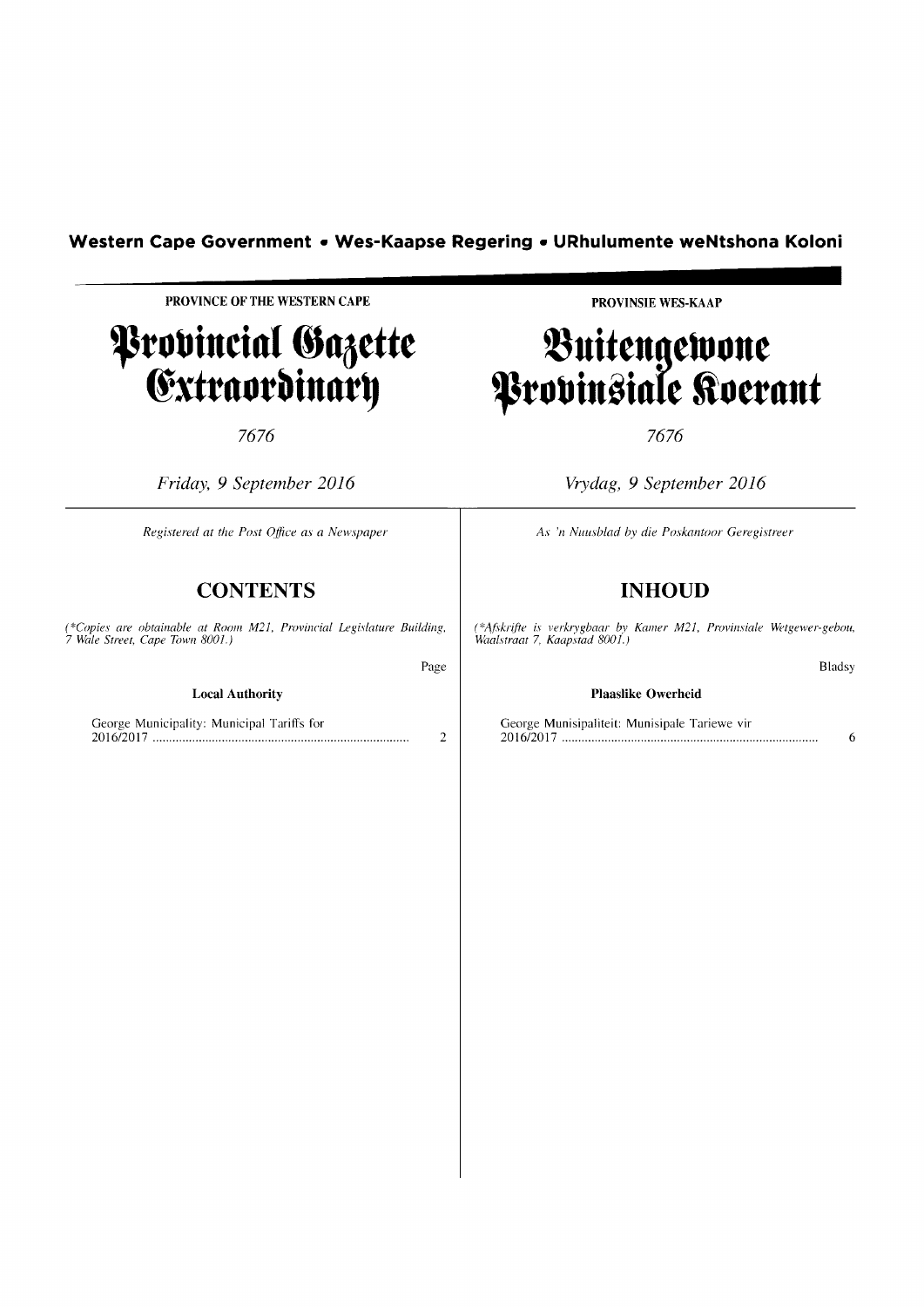#### **GEORGE MUNICIPALITY**

#### **NOTICE FIN 003/2016**

#### **MUNICIPAL TARIFFS FOR 2016/2017**

Notice is hereby given in terms of the Local Government: Municipal Systems Act, No.32 of 2000, the Municipal Finance Management Act, No.56 of 2003, the Local Government: Municipal Property Rates Act, Act no.6 of 2004 and the Property Rates Amendment Act, No. 29 of 2014, that the City's proposed amendments to the Integrated Development Plan document and Budget for 2016/2017 was approved during the Special Council Meeting held on 24 May 2016.

On 24 May 2016 the tariff increases were tabled and approved in Council in respect of property rates and services charges in order to fund the 2016/17 Budget.

#### **PROPERTY RATES IN TERMS OF THE LOCAL GOVERNMENT: MUNICIPAL PROPERTY RATES ACT, ACT NO.6 OF 2004, AND THE AMENDMENT ACT, ACT NO.29 OF 2014 WILL BE LEVIED AS FOLLOWS:**

#### **1. PROPERTY RATES**

#### 1.1 **ALL RESIDENTIAL PROPERTIES, INCLUDING UNSERVICED RURAL PROPERTIES USED FOR RESIDENTIAL PURPOSES.**

All properties included as residential (a) in the valuation roll or which are unserviced rural residential properties (b) used for residential purposes as defined in the Municipality's Property Rates Policy: RO.006664 of the market value of the property less R15 000 of that value, **MINUS** 

- (a) residential rebate  $= 15%$
- (b) unserviced rural residential rebate = 40% (as per paragraph 3.3 below)

#### 1.2 **ALL RESIDENTIAL AND RURAL VACANT PROPERTIES**

All properties included as residential and rural vacant in the valuation roll: RO.008413 of the market value of the property.

#### 1.3 **PROPERTIES DESCRIBED IN SECTION 17(1 )(h)(ii) OF ACT NO. 6 OF 2004 AND THE AMENDMENT ACT NO. 29 OF 2014**

All properties included in the valuation roll which are used for multiple purposes, one or more components of which are used for residential purposes as defined in the Municipality's Property Rates Policy: RO.006664. A rate determined in accordance of the Municipality's Property Rates Policy on the market value, less R 15 000 of that value.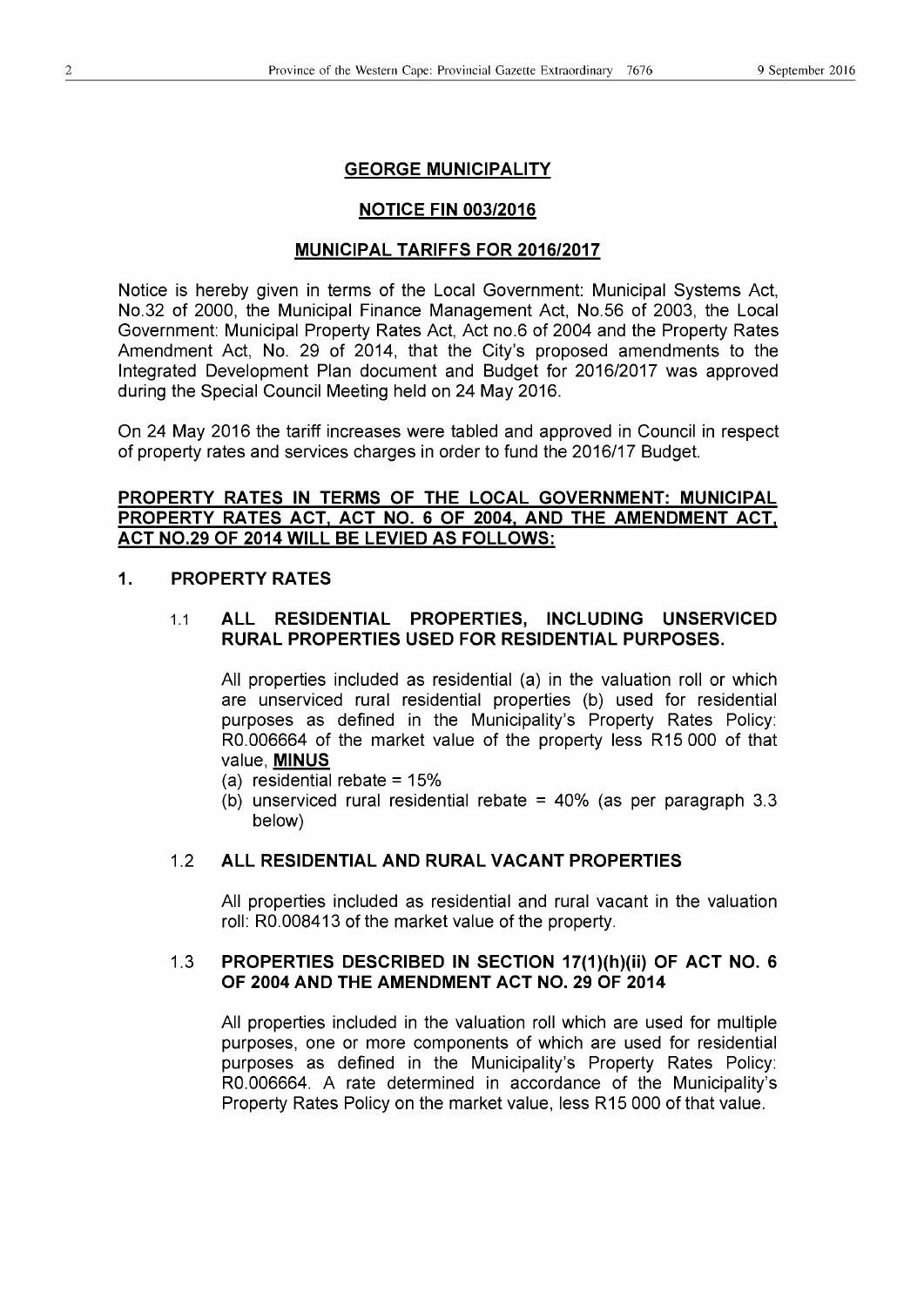#### 1.4 **BUSINESS, INDUSTRIAL, VACANT BUSINESS PROPERTIES, ACCOMMODATION ESTABLISHMENTS AND RURAL PROPERTIES USED FOR BUSINESS PURPOSES**

All properties included as business, industrial, vacant business properties, accommodation establishments or rural properties used for business purposes in the valuation roll: RO,008413 of the market value of the property.

#### 1.5 **AGRICULTURAL PROPERTIES USED FOR AGRICULTURAL PURPOSES**

All properties included as agricultural in the valuation roll which are farm properties used for agricultural purposes as defined in the Municipality's Property Rates Policy: RO.001666 of the market value of the property.

#### 1.6 **PUBLIC SERVICE INFRASTRUCTURE PROPERTIES**

All properties included in the valuation roll which are used for purposes of public service infrastructure as defined in Act No. 6 of 2004 and the Amendment Act No. 29 of 2014: RO,000999 of the market value of the property, less 30% (impermissible) of that value.

#### 1.7 **STATE-OWNED PROPERTIES (PUBLIC SERVICE PURPOSE)**

All properties included in the valuation roll, other than properties referred to in any of 1.1 to 1.6 above (which are subject to the property rates specified in those paragraphs) which are owned by an organ of state in the national, provincial or local sphere of government, including any public entity listed in the Public Finance Management Act, 1999 (Act No.1 of 1999): RO,005332 of the market value.

#### 1.8 **PUBLIC BENEFIT ORGANISATION PROPERTIES**

All properties included in the valuation roll which are owned by public benefit organizations and used for any specified public benefit activity listed in item 1 (welfare and humanitarian), item 2 (health care) or item 4 (education and development) of part 1 of the Ninth Schedule to the Income Tax Act, 1962 (Act No. 58 of 1962): 100% rebate on all properties as listed.

#### 1.9 **OTHER PROPERTIES**

All other properties included in the valuation roll, save for properties referred to in 2 below: RO.006664 of the market value of the property.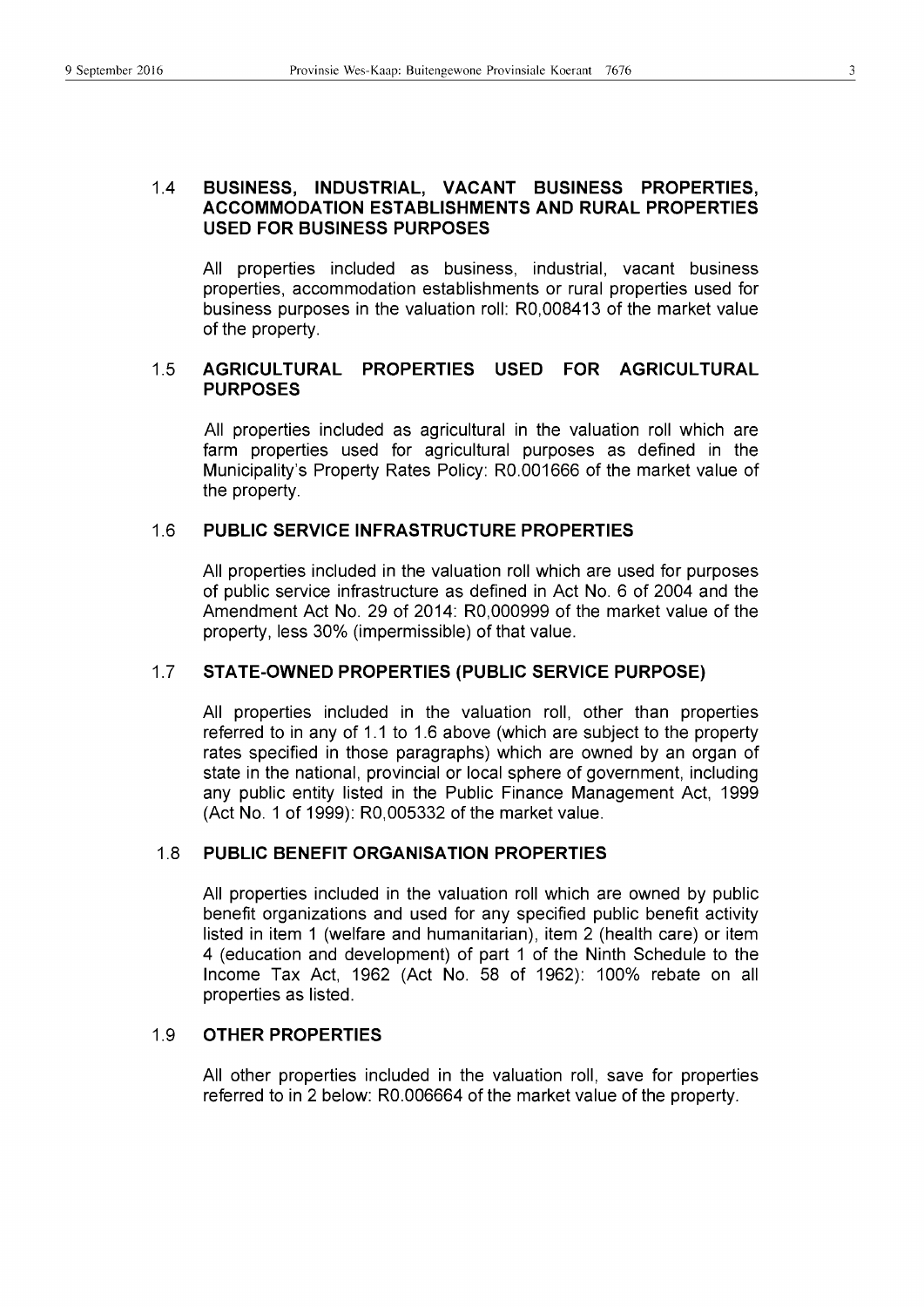#### **2. PROPERTIES NOT LIABLE FOR PROPERTY RATES**

All properties included in the valuation roll which are described in section  $17(1)(b)$ , (c), (e), (f), (g) or (i) of Act No. 6 of 2004 and the Amendment Act No. 29 of 2014 are not liable for property rates.

#### **3. EXEMPTIONS FROM OR REBATES ON PROPERTY RATES**

#### 3.1 **GEORGE MUNICIPALITY PROPERTIES**

All properties included in the valuation roll which are owned by the George Municipality are not liable for property rates.

#### 3.2 **LOW-VALUE PROPERTIES**

All residential properties excluding state-owned residential properties and properties listed under 1.2, 1.3 and 1.9 above included in the valuation roll with a market value less than R150 000, are exempt from property rates. All other properties with a market value below R20 000 are exempt from property rates. Sectional Title Properties (residential & business) are excluded from this category.

#### 3.3 **ALL RESIDENTIAL PROPERTIES USED FOR RESIDENTIAL PURPOSES**

All residential properties excluding state-owned residential properties and properties listed under 1.2 and 1.3 above included as residential in the valuation roll as defined in the Municipality's Property Rates Policy are entitled to a rebate of 15% on the property rates.

#### 3.3.1 **ALL UNSERVICED RURAL PROPERTIES USED FOR RESIDENTIAL PURPOSES**

All unserviced rural residential properties as defined in the Municipality's Property Rates Policy are entitled to a rebate of 40% on the property rates.

#### 3.4 **LOW-INCOME OWNERS/PENSIONERS REBATE**

All owners of properties referred to in 1.1 above who inhabit and control such properties and are financially responsible for the payment of property rates on such properties are entitled to:

- (a) a rebate of 20% on the property rates on such properties, if their total income as defined in the Municipality's Property Rates Policy is less than R36 000 per annum; or
- (b) a rebate of 10% on the property rates on such properties, if their total income as defined in the Municipality's Property Rates Policy is R36 000 or more per annum but less than R60 000 per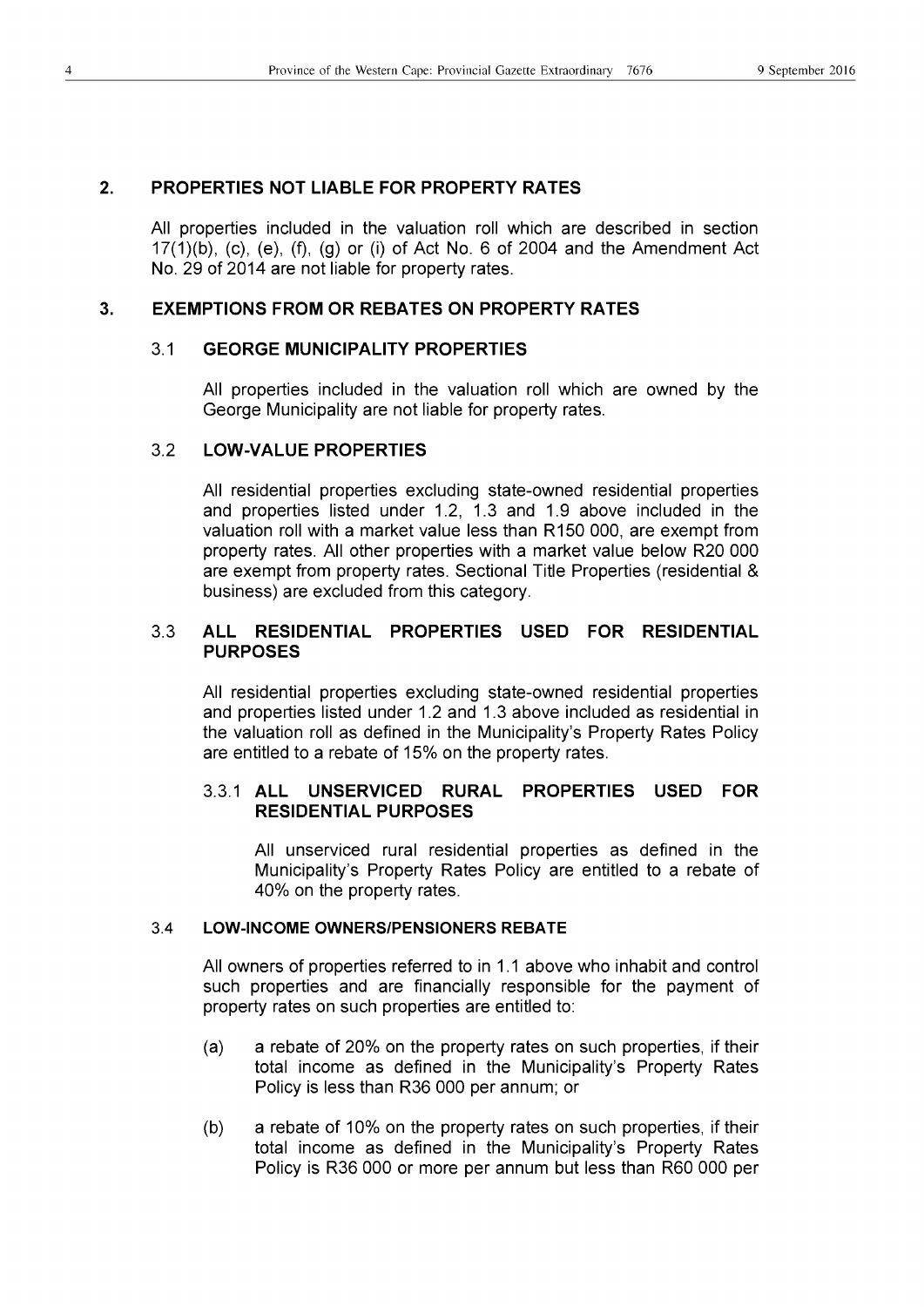annum, provided that they apply in writing for such rebates on or before 15 July 2016.

#### 4. **EFFECTIVE DATE AND LAPSING**

- 4.1 The above-mentioned property rates will become payable as from 1 July 2016.
- 4.2 The above-mentioned property rates are levied for the Municipality's financial year ending on 30 June 2017, whereupon they will lapse and be replaced by new property rates determined by the Municipality's Municipal Council for the Municipality's financial year starting on 1 July 2017 and ending on 30 June 2018.

#### 5. **CONSUMER TARIFFS AND MUNICIPAL TAXES (OTHER THAN PROPERTY RATES)**

In terms of section 75A(1)(a) of the Local Government: Municipal Systems Act, 2000 (Act 32 of 2000) and Section 12 of the Municipal Fiscal Powers and Functions Act, 2007 (Act No 12 of 2007):

#### 5.1 **ELECTRICITY AND WATER TARIFFS**

Increased electricity and water tariffs, as contained in the tariff list, will be effective from 1 July 2016.

#### 5.2 **OTHER LEVIES, FEES, CHARGES AND TARIFFS**

Increased tariffs, as contained in the tariff list, in respect of sewerage, refuse removal and other services rendered, leased or supplied, will be effective from 1 July 2016.

#### 6. **TARIFF LIST**

The complete tariff list and further relevant information are available for perusal at the office of the Director: Financial Services, First Floor, Civic Centre, George, Municipal Client Services Offices and libraries in Conville, Pacaltsdorp, Blanco, Thembalethu, Haarlem and Uniondale, Rosemoor and Touwsranten as well as the Post Office Hoekwil, at the Wilderness Tourism Buro and at the Police Station in Herold, during normal office hours. The documentation will be on the website, www.george.gov.za.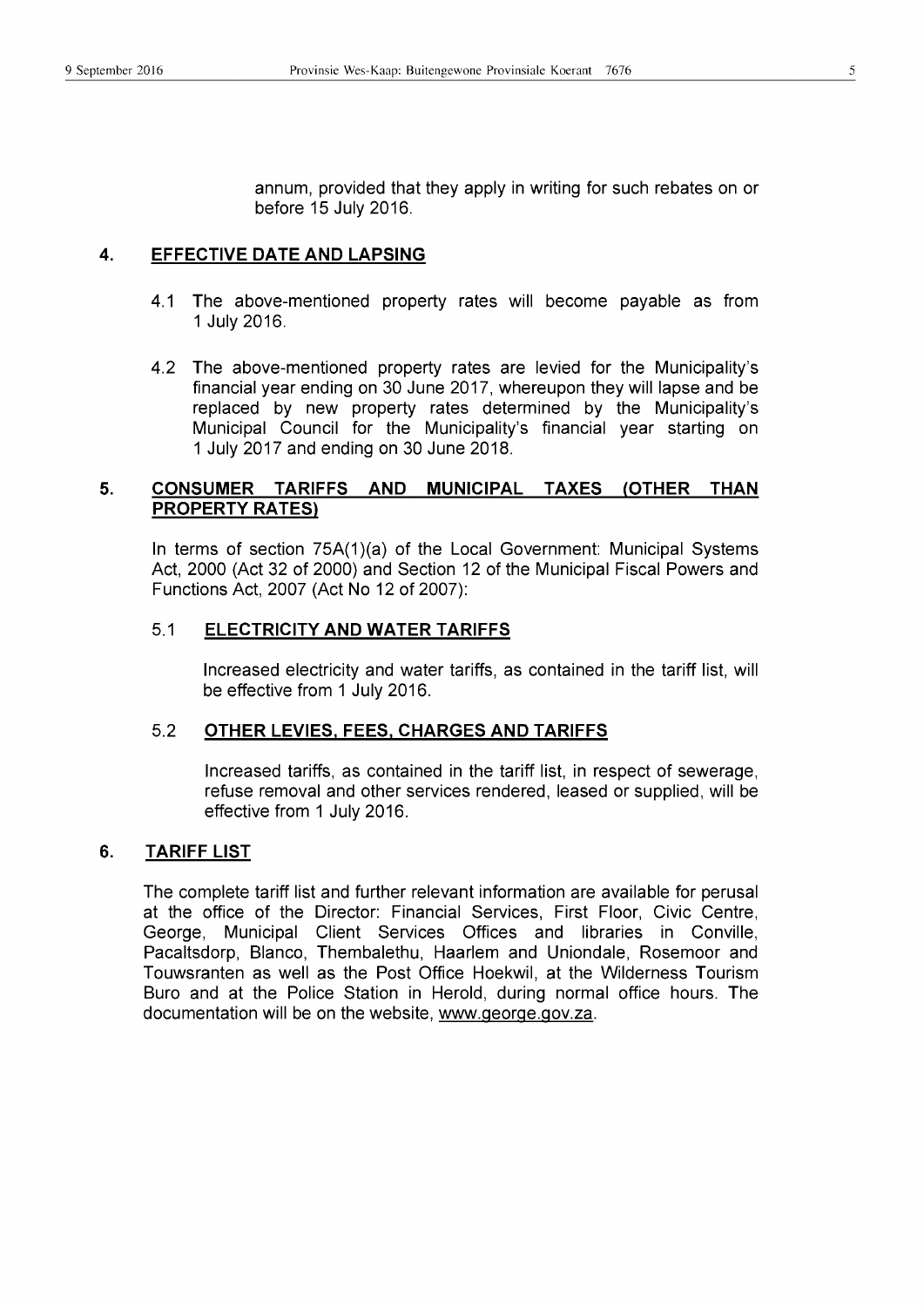#### **GEORGE MUNISIPALITEIT**

#### **KENNISGEWING FIN 003/2016**

#### **MUNISIPALE TARIEWE VIR 2016/17**

Kennis geskied hiermee ingevolge die Wet op Plaaslike Regering: Munisipale Stelsels, Wet Nr. 32 van 2000, die Wet op Munisipale Finansiele Bestuur, Wet Nr.56 van 2003, en die Wet op Plaaslike Regering: Munisipale Eiendomsbelasting, Wet Nr.6 van 2004 asook die Wysigings Wet, Nr. 29 van 2014 dat die Stad se voorgestelde wysigings aan die Geïntegreerde Ontwikkelingsplan en die Begroting vir 2016/17 deur die Raad goedgekeur is op 'n Spesiale Raadsvergadering 24 Mei 2016.

Op 24 Mei 2016 was die tariefverhogings vir 2016/17 voorgelê en goedgekeur deur die Raad in terme van eiendomsbelasting-en dienstegelde ten einde die 2016/17 Begroting te befonds.

**EIENDOMSBELASTING INGEVOLGE DIE PLAASLIKE REGERING: WET OP MUNISIPALE EIENDOMSBELASTING, WET NR. 6 VAN 2004 EN DIE WYSIGINGS WET NR. 29 VAN 2014, WORD SOOS VOLG VOORGESTEL:** 

#### **1. EIENDOMSBELASTING**

#### 1.1 **ALLE RESIDENSIELE EIENDOMME, INSLUITEND ONGEDIENSTE**  LANDELIKE EIENDOMME, WAT VIR RESIDENSI**ELE DOELEINDES GEBRUIK WORD.**

Aile eiendomme wat as residensieel (a) in die waardasielys ingesluit is of ongedienste landelike eiendomme (b) wat vir residensiele doeleindes gebruik word soos omskryf in die Munisipaliteit se Eiendomsbelastingbeleid: RO.006664 van die markwaarde van die eiendom minus R15000 van daardie waarde **MINUS** 

- (a) residensiele korting = 15%
- (b) ongedienste landelike residensiele korting = 40% (verwys na paragraaf 3.3)

#### 1.2 **ALLE RESIDENSIELE EN LANDELIKE ONBEBOUDE EIENDOMME**

Aile eiendomme wat as residensieel onbeboud in die waardasielys ingesluit is: RO.008413 van die markwaarde van die eiendom.

#### 1.3 **EIENDOMME OMSKRYF IN ARTIKEL 17(1 )(h)(ii) VAN WET NR. 6 VAN 2004 EN DIE WYSIGINGS WET NR 29 VAN 2014.**

Aile eiendomme wat in die waardasielys ingesluit is wat vir veelvuldige doeleindes gebruik word, waarvan een of meer komponente vir residensiele doeleindes gebruik word soos omskryf in die Munisipaliteit se Eiendomsbelastingbeleid: RO.006664 van die markwaarde van die eiendom, wat in die waardasierol bepaal word, minus R15 000 van daardie waarde.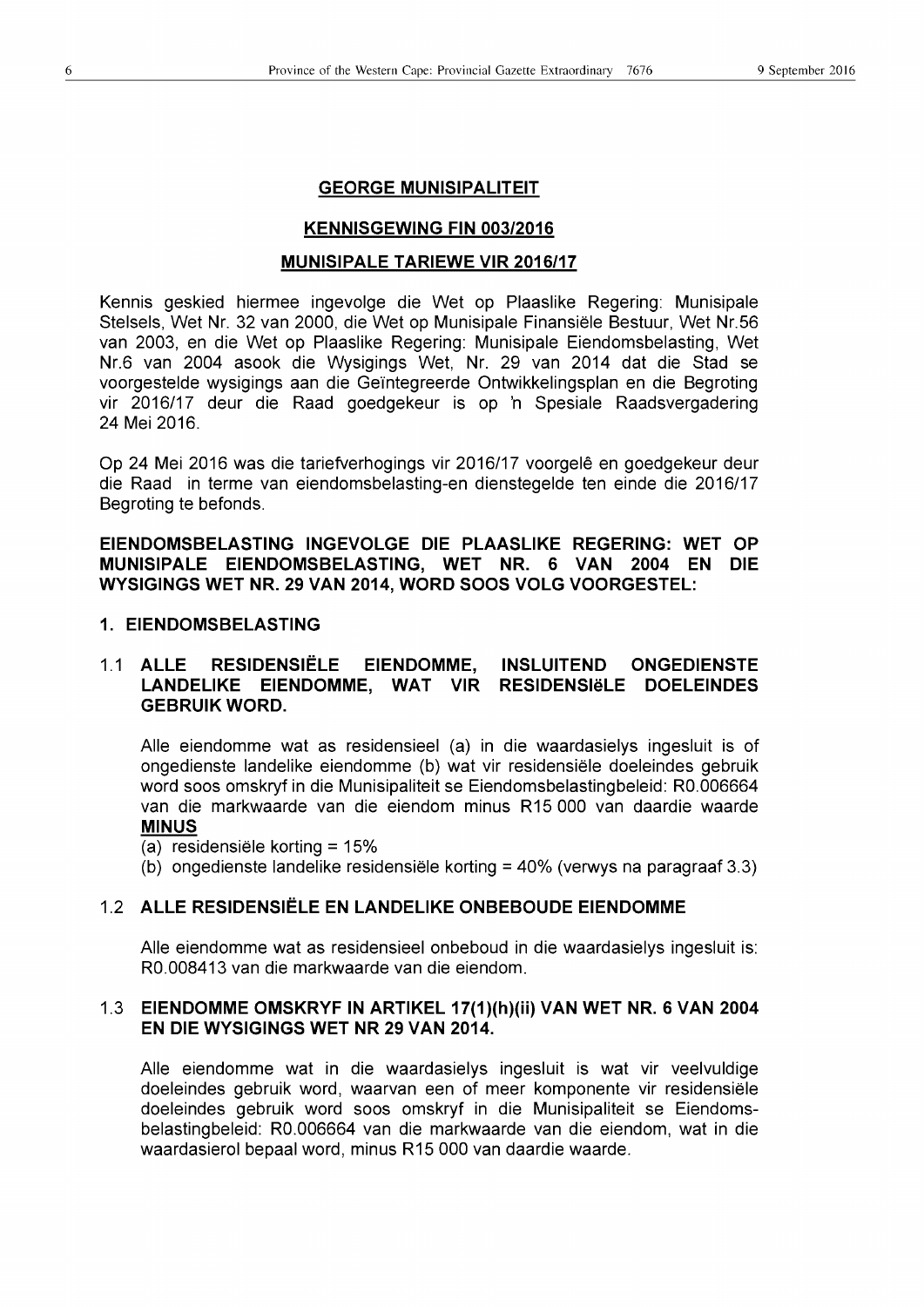Aile eiendomme wat as besigheidseiendomme, industriele-eiendomme, vakante besigheidseiendomme, verblyf- en akkommodasie-eiendomme of landelike eiendomme in die waardasielys ingesluit is en vir besigheidsdoeleindes gebruik word: RO,008413 van die markwaarde van die eiendom.

#### 1.5 **LANDELIKE EIENDOMME WAT VIR LANDBOUDOELEINDES GEBRUIK WORD**

Aile eiendomme wat as landboukundig in die waardasierol ingesluit is, wat gebruik word vir landboudoeleindes soos omskryf in die Munisipaliteit se Eiendomsbelastingbeleid: RO,001666 van die markwaarde van die eiendom.

#### 1.6 **OPENBARE DIENSTE INFRASTRUKTUUR EIENDOMME**

Aile eiendomme wat in die waardasielys ingesluit is wat gebruik word as openbare dienste infrastruktuur vir doeleindes soos omskryf in Wet Nr. 6 van 2004 en die Wysigings Wet Nr. 29 van 2014: RO,000999 van die markwaarde van die eiendom, minus 30% (ontoelaatbaar) van die waardasie.

#### 1.7 **EIENDOMME IN STAATSBESIT**

Aile eiendomme wat in die waardasielys ingesluit word, buiten eiendomme waarna in enige van 1.1 tot 1.6 hierbo verwys word (wat onderhewig is aan die eiendomsbelasting wat in daardie paragrawe gespesifiseer word) wat besit word deur 'n staatsorganisasie in die nasionale-, provinsiale- of plaaslike regeringsfeer, insluitend enige openbare entiteit wat in die Wet op Openbare Finansiele Bestuur, 1999, (Wet Nr. 1 van 1999) omskryf word: RO,005332 van die markwaarde van die eiendom.

#### 1.8 **EIENDOMME VAN** OPEN BARE **VOORDEEL-ORGANISASIES**

Aile eiendomme wat in die waardasielys ingesluit is wat deur openbare voordeel-organisasies besit word en gebruik word vir enige gespesifiseerde openbare voordeelaktiwiteite wat in item 1 (welsyn en humaniter), item 2 (gesondheidsorg) of item 4 (opvoeding en ontwikkeling) van deel 1 van die Negende Bylaag tot die Inkomstebelastingwet, 1962 (Wet Nr. 58 van 1962) gelys word: 100% korting op aile eiendomme soos omskryf.

#### 1.9 **ANDER EIENDOMME**

Aile ander eiendomme wat in die waardasielys ingesluit word, behalwe eiendomme waarna in 2. hieronder verwys word: RO,006664 van die markwaarde van die eiendom.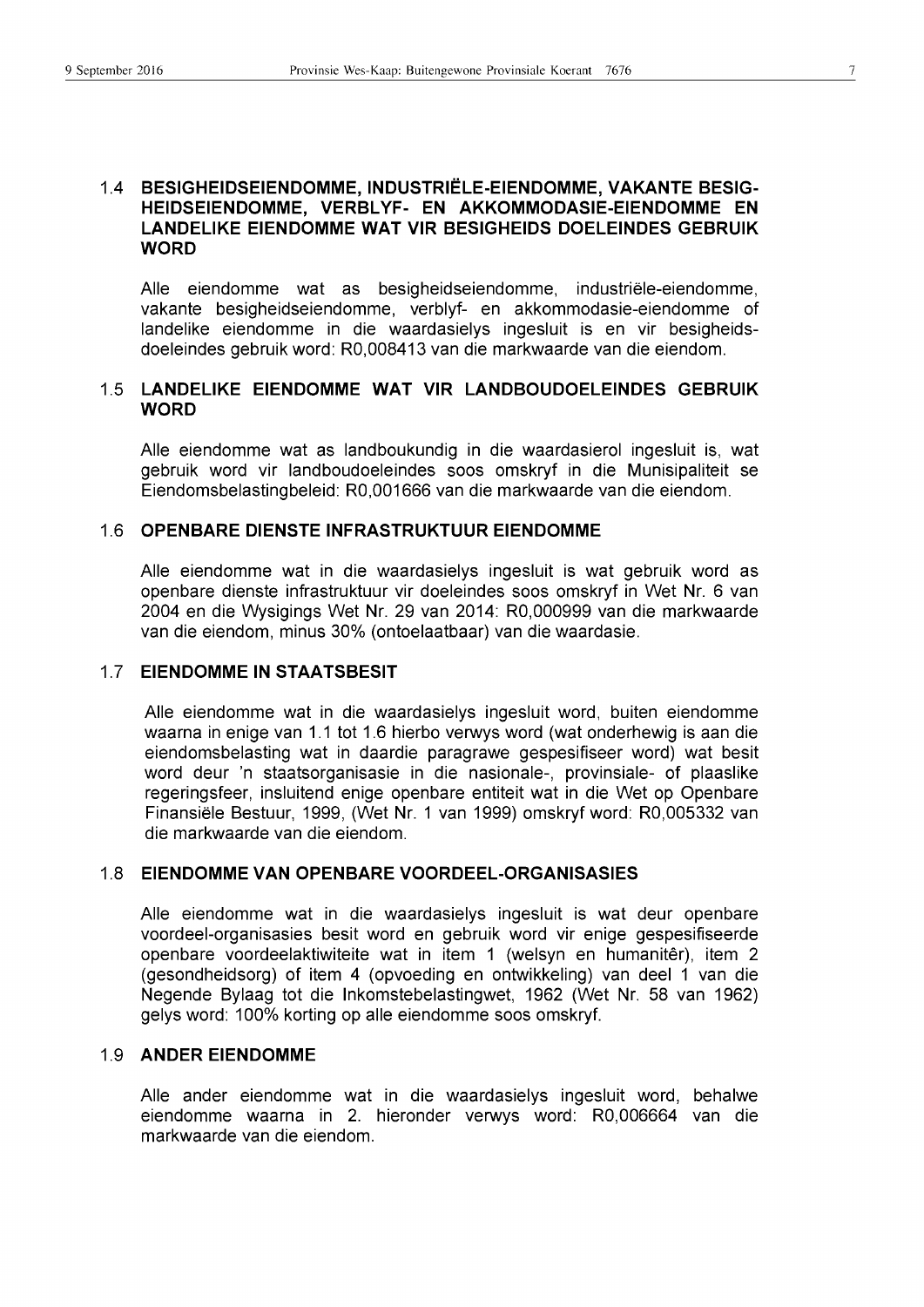#### 2. EIENDOMME WAT NIE VIR EIENDOMSBELASTING AANSPREEKLIK IS NIE

Aile eiendomme wat in die waardasielys ingesluit word wat in artikel 17(1 )(b), (c), (e), (f), (g) of (i) van Wet Nr. 6 van 2004 en die Wysigings Wet Nr. 29 van 2014 omskryf word, is nie vir eiendomsbelasting aanspreeklik nie.

#### 3. VRYSTELLING VAN, OF KORTING OP, EIENDOMSBELASTING

#### 3.1 GEORGE MUNISIPALE EIENDOMME

Aile eiendomme wat in die waardasielys ingesluit is wat deur George Munisipaliteit besit word, is vrygestel van eiendomsbelasting.

#### 3.2 LAE WAARDE EIENDOMME

Aile residensiele eiendomme wat in die waardasielys ingesluit is met 'n markwaarde van R 150 000 en minder, is vrygestel van eiendomsbelasting, uitsluitend staats residensiele eiendomme en eiendomme waarna verwys word in 1.2 en 1.3 hierbo. Aile ander eiendomme met markwaarde minder as R20000 is vrygestel van eiendomsbelasting. Oeeltitel eiendomme (residensieel en besigheid) is uitgesluit by die kategorie.

#### 3.3 RESIDENSIËLE EIENDOMME WAT VIR RESIDENSIËLE DOEL-EINDES GEBRUIK WORD

Aile eiendomme wat as residensieel in die waardasielys ingesluit is en wat as residensieel omskryf word in die Munisipaliteit se Eiendomsbelastingbeleid, is geregtig op 'n korting van 15% op die eiendomsbelasting, uitsluitend residensiele staatseiendomme en eiendomme waarna verwys word in 1.2 en 1.3 hierbo.

#### 3.3.1 ALLE ONGEDIENSTE LANDELIKE EIENDOMME WAT VIR RESIDENSIELE DOELEINDES GEBRUIK WORD.

Aile ongedienste landelike eiendomme soos omskryf in die Munisipaliteit se Eiendomsbelasting Beleid is geregtig op 'n korting van 40% op die markwaarde van die eiendom.

#### 3.4 LAE-INKOMSTE EIENAARS

Aile eienaars van residensiele eiendomme waarna in 1.1 hierbo verwys word wat sodanige eiendomme bewoon en beheer en finansieel vir die betaling van eiendomsbelasting op sodanige eiendomme verantwoordelik is, is geregtig op:

(a)'n korting van 20% van die eiendomsbelasting op sodanige eiendomme, indien hul totale inkomste soos omskryf in die